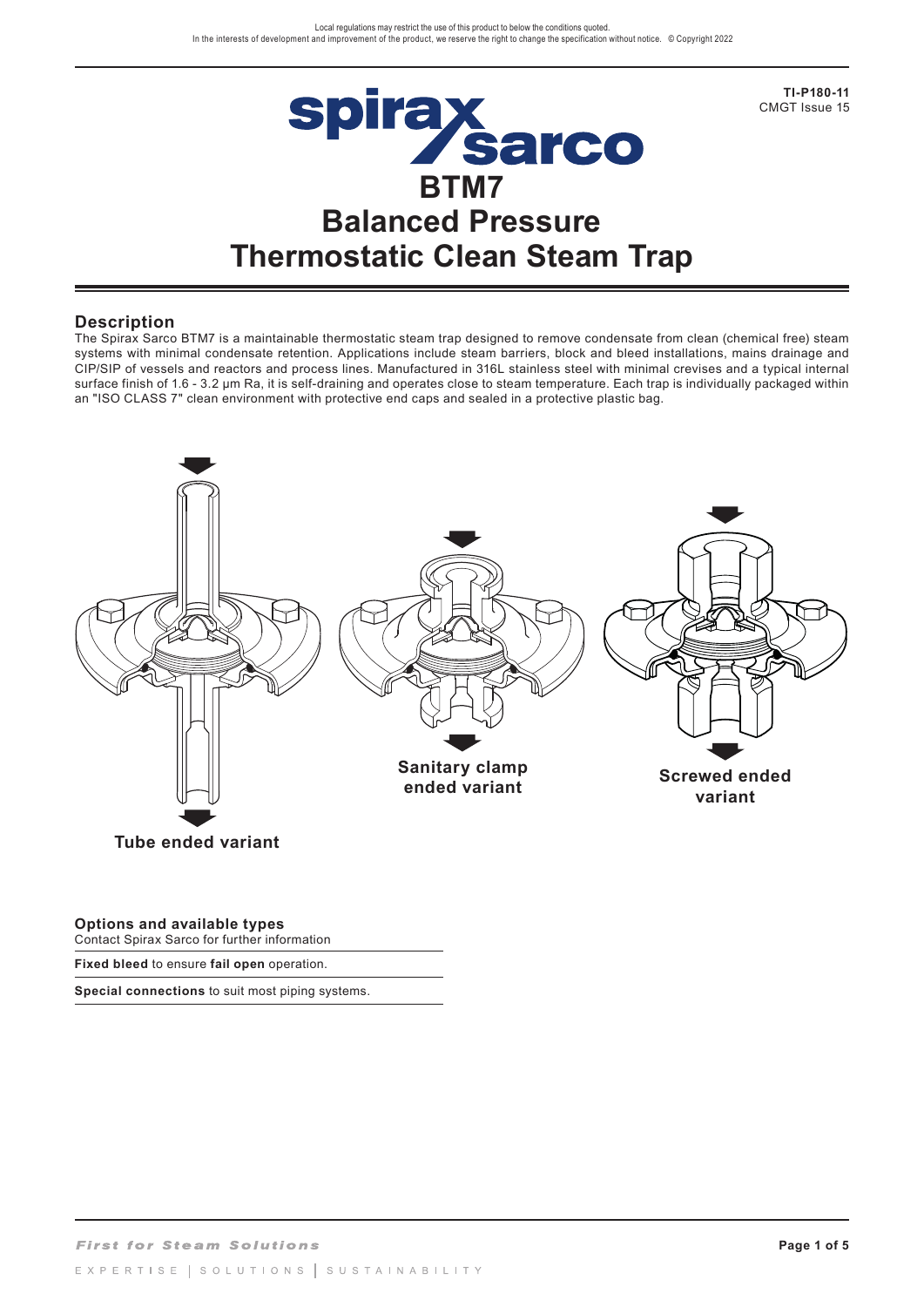## **Standards**

- The BTM7 has been designed and manufactured in general accordance with ASME BPE standards.
- The unit also complies with the requirements of the EU Pressure Equipment Directive/UK Pressure Equipment (Safety) Regulation.
- FDA CFR Title 21. Paragraph 177.2600.
- USP Class VI Biological Reactivity Cytotoxicity Testing In-Vivo <88> extracted at 121 °C for 1 hour. ADI Free (Animal Derived Ingredients) for materials used, manufacturing processes involved in producing the part.
- TSE/BSE Free as Certified.
- EC1935 : 2004.
- Full material lot number product traceability.

# **Sizes and pipe connections**

### **Sanitary clamp ended variants**

| <b>Standard</b> | <b>Issue</b> | Type     | <b>Sizes</b>    |             |                 |                 |             |             |             |  |  |
|-----------------|--------------|----------|-----------------|-------------|-----------------|-----------------|-------------|-------------|-------------|--|--|
| <b>ASME BPE</b> |              | Type A   |                 |             | $\frac{1}{2}$ " | $\frac{3}{4}$ " |             |             |             |  |  |
|                 |              | Type B   |                 |             |                 |                 | 4"          |             |             |  |  |
| DIN32676        | 2001-02      | Series 2 |                 |             | <b>DN15</b>     |                 |             |             |             |  |  |
|                 | 2009-05      | Series A |                 |             | <b>DN15</b>     |                 |             |             |             |  |  |
|                 |              | Series B | DN <sub>8</sub> | <b>DN10</b> | <b>DN15</b>     | <b>DN20</b>     | <b>DN25</b> | <b>DN32</b> | <b>DN40</b> |  |  |
|                 |              | Series C |                 |             | $\frac{1}{2}$ " | $\frac{3}{4}$ " | 4H          |             |             |  |  |

### **Tube ended variants**

| <b>Standard</b> | Issue   | Type     | <b>Sizes</b>    |             |             |             |             |  |  |
|-----------------|---------|----------|-----------------|-------------|-------------|-------------|-------------|--|--|
| DIN11866        | 2016-11 | Series A |                 |             | <b>DN15</b> |             |             |  |  |
|                 |         | Series C |                 |             | <b>DN15</b> | <b>DN20</b> | <b>DN25</b> |  |  |
| DIN11850        | 1999-01 | Series 2 |                 | <b>DN10</b> | <b>DN15</b> |             |             |  |  |
| <b>ISO1127</b>  | 1997    | Series 1 | DN <sub>8</sub> | <b>DN10</b> | <b>DN15</b> |             |             |  |  |

### **Screw ended variants**

| <b>Standard</b>          | Issue | Type | <b>Sizes</b> |     |                 |                 |                   |  |  |
|--------------------------|-------|------|--------------|-----|-----------------|-----------------|-------------------|--|--|
| Socket BSP<br>Socket NPT |       |      |              | 1/1 | $\frac{1}{2}$ " | $\frac{3}{4}$ " | $\overline{A}$ II |  |  |

**Note:** On request other connection options are available at extra cost. Please note that seat end spares for specially requested connections will require a minimum order quantity - Please consult Spirax Sarco for further information.

### **Certification**

This product is available with the following certification:

- **-** EN 10204 3.1 Material Certification Pressure Retaining Parts Chargeable
- **-** EN 10204 3.1 Material Certification for Wetted Parts including the WFI element fill (also available for element spares) Chargeable.
- **-** Typical Internal Surface Finish F.O.C.
- **-** Certificate of Compliance for FDA, USP Class VI Testing Statement, and ADI Free Statement F.O.C.
- **-** TSE-BSE Statement F.O.C.
- **-** EC1935:2004 Declaration of Compliance F.O.C.
- **-** Declaration of Conformity BS EN ISO 14644-1:2015 Class 7 Clean Room F.O.C.
- **-** Typical Test Report F.O.C.

**Note:** All certification/inspection requirements must be stated at the time of order placement, and may be subject to additional cost as detailed above.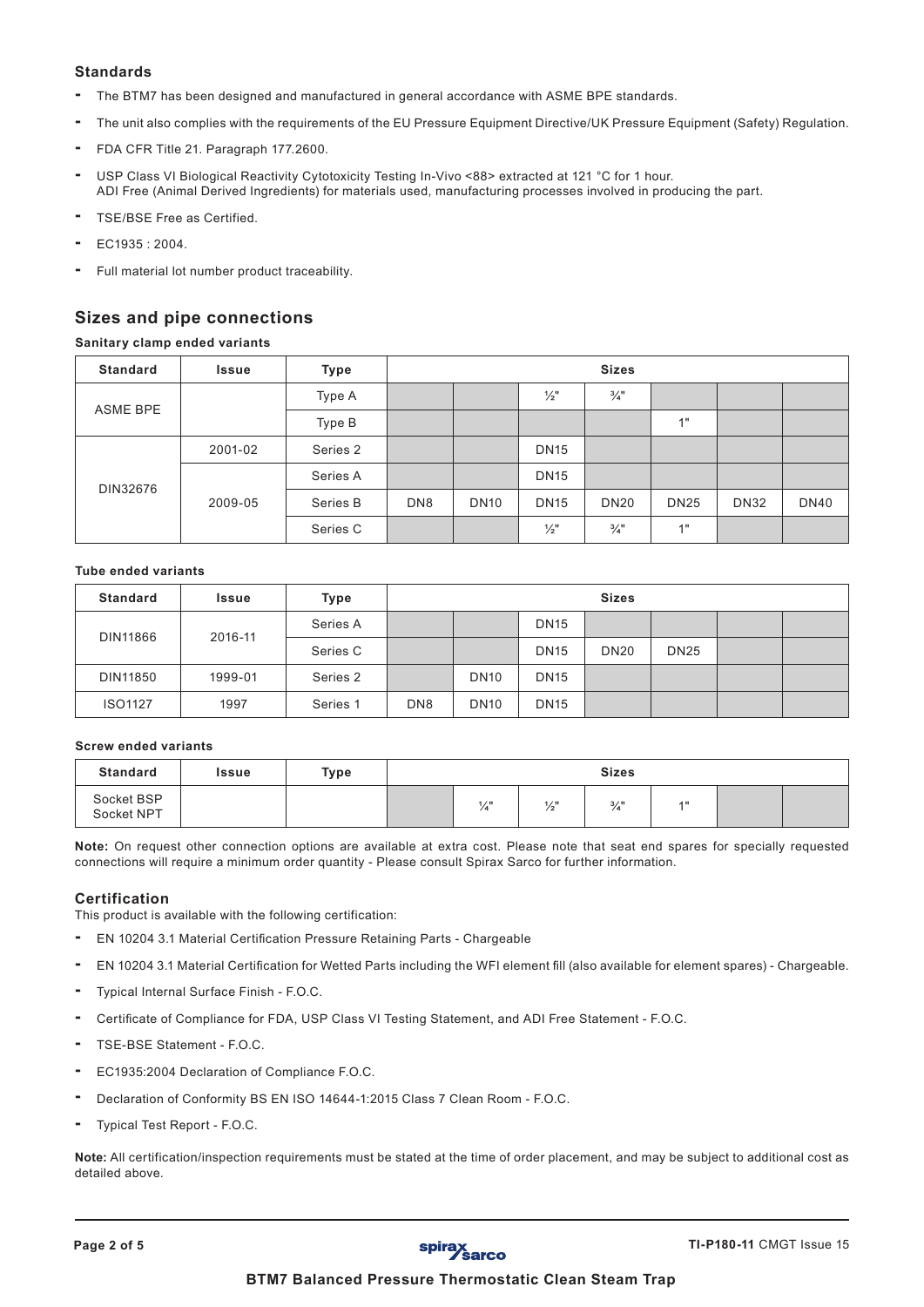## **Materials**

|              | No. Part                | <b>Material</b>            |                   |
|--------------|-------------------------|----------------------------|-------------------|
| 1.           | Body (inlet)            | Stainless steel            | 316L (1.4404)     |
| $\mathbf{2}$ | Body with seal (outlet) | Stainless steel            | 316L (1.4404)     |
| 3            | 'O' ring                | <b>FKM</b>                 |                   |
| 4            | Capsule element         | Stainless steel            | 316L (1.4404)     |
|              | Nuts and bolts          | Stainless steel            | BS 6105 Gr. A4 80 |
| 5            | Washers                 | Austenitic stainless steel |                   |





**Sanitary clamp ended variant**

**Tube ended variant**

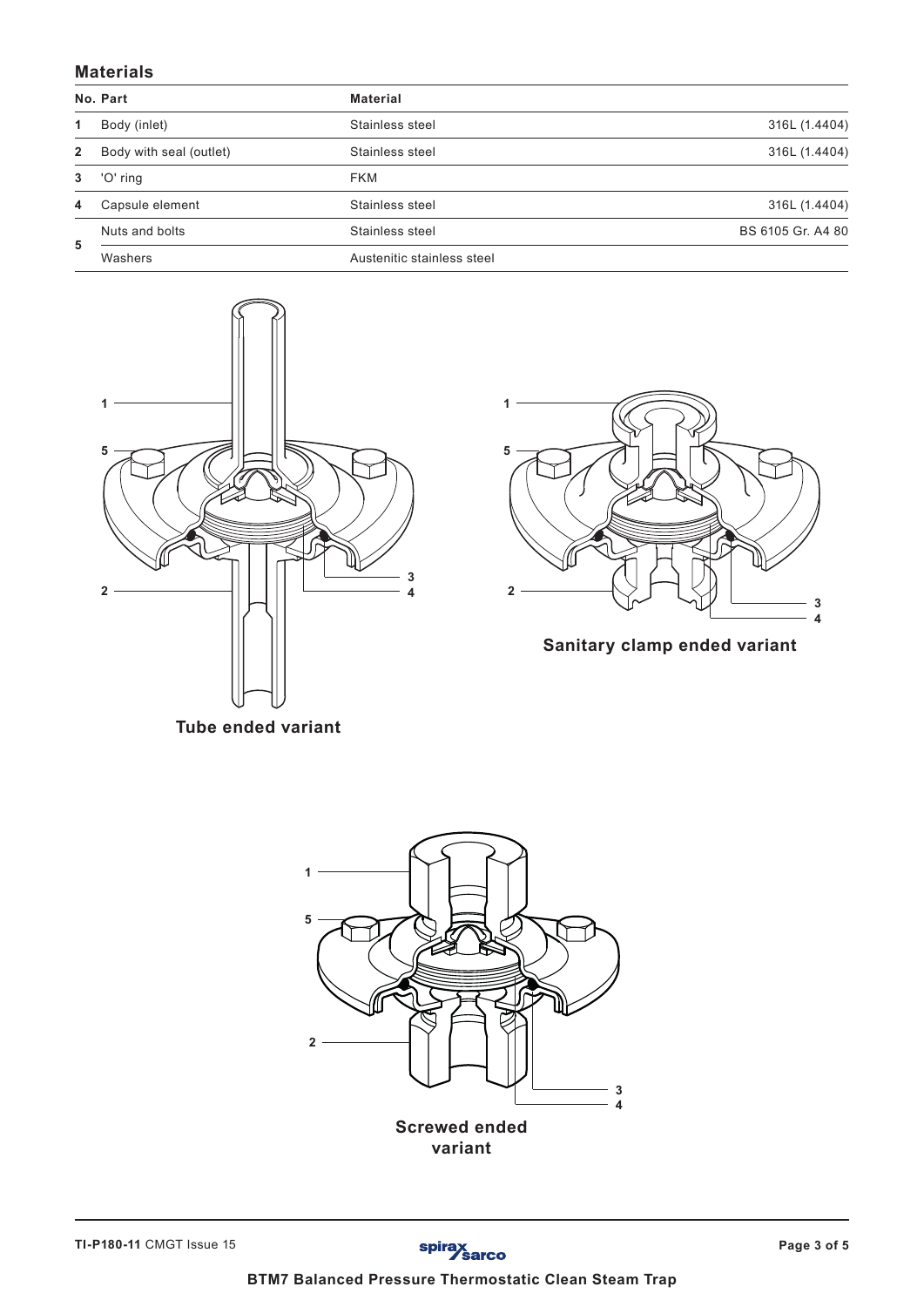## **Pressure/temperature limits**



|                        | spirax<br>Sarco<br><b>BTM7 Balanced Pressure Thermostatic Clean Steam Trap</b>                        |                          |
|------------------------|-------------------------------------------------------------------------------------------------------|--------------------------|
|                        | Page 4 of 5                                                                                           | TI-P180-11 CMGT Issue 15 |
|                        |                                                                                                       |                          |
|                        |                                                                                                       |                          |
|                        | Cold water capacity $- - -$ Hot water capacity $-$                                                    |                          |
|                        | Differential pressure bar (x 100 = kPa)                                                               |                          |
|                        | $10 + + +$<br>0.06 0.1<br>$0.2$ 0.3 0.4 0.5<br>$\overline{c}$<br>345<br>-7<br>1                       |                          |
|                        | $20 -$                                                                                                |                          |
|                        | 50<br>$\overline{40}$<br>30                                                                           |                          |
| Condensate kg/h<br>100 |                                                                                                       |                          |
| 200                    |                                                                                                       |                          |
| 500<br>400<br>300      | - -<br>$\ddagger$<br>1/4" only                                                                        |                          |
| 1000                   |                                                                                                       |                          |
| 2000                   |                                                                                                       |                          |
|                        | <b>Capacities</b>                                                                                     |                          |
|                        |                                                                                                       |                          |
|                        | Designed for a maximum cold hydraulic test pressure of:                                               | 10.7 bar g               |
| <b>TMO</b>             | Maximum operating temperature<br>Minimum operating temperature                                        | 170 °C<br>0 °C           |
| <b>PMO</b>             | Maximum operating pressure for saturated steam service                                                | 7 bar g                  |
|                        | Minimum allowable temperature                                                                         | -10 $\degree$ C          |
| <b>TMA</b>             | Maximum allowable temperature                                                                         | 170 °C @ 7 bar g         |
| <b>PMA</b>             | Maximum allowable pressure                                                                            | 7 bar g @ 170 °C         |
|                        | Body design conditions                                                                                | PN7                      |
|                        | Pressure bar g<br>The product should not be used in this region as damage to the internals may occur. |                          |
|                        | 0<br>$\overline{2}$<br>$\mathbf 0$<br>3<br>5<br>$6\phantom{1}$<br>4<br>1                              |                          |
|                        | $0.150 - 150$<br>$= 100 - 150$<br>$= 50 - 150$                                                        |                          |
|                        | Steam saturation curve                                                                                |                          |
|                        |                                                                                                       |                          |

# **Capacities**

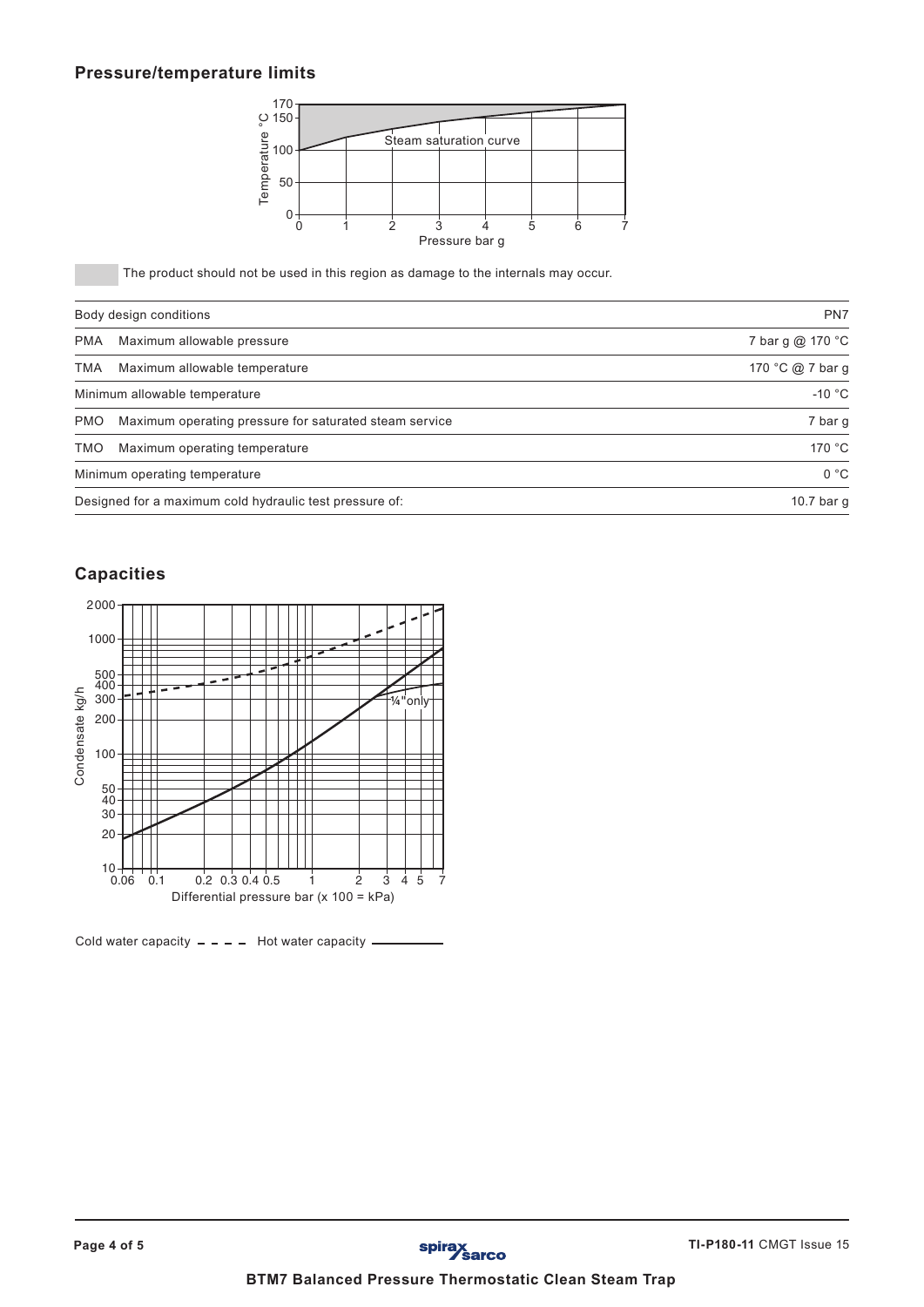# **Dimensions/weights (approximate) in mm and kg.**

| Products each weigh 1 kg maximum *                                               |                                                                                                              |    |           |    |                     |                     |                               |          |  |
|----------------------------------------------------------------------------------|--------------------------------------------------------------------------------------------------------------|----|-----------|----|---------------------|---------------------|-------------------------------|----------|--|
| <b>Standard</b>                                                                  | <b>Sizes</b>                                                                                                 | A  | в<br>Tube | C  | D<br><b>Screwed</b> | E<br><b>Screwed</b> | F<br><b>Sanitary Clamp</b>    | Weight   |  |
| <b>Sanitary Clamp ended variants</b>                                             |                                                                                                              |    |           |    |                     |                     |                               |          |  |
| <b>ASME BPE</b><br>Types A and B,<br>DIN32676 Series 2 + A, B,<br>and C Variants | DN8,<br>DN <sub>10</sub> $(\frac{1}{4})$ ,<br>DN <sub>15</sub> $(\frac{1}{2})$<br>DN20 $(3/4")$<br>DN25 (1") | 70 |           |    |                     |                     | 49 for<br>DN8 to DN15,<br>and | 1 kg $*$ |  |
|                                                                                  | DN32,<br>DN40.                                                                                               |    |           |    |                     |                     | 53 for<br>DN25 and DN40       |          |  |
| <b>Tube ended variants</b>                                                       |                                                                                                              |    |           |    |                     |                     |                               |          |  |
| DIN11866 Series A and C,<br><b>DIN11850 Series 2,</b><br>ISO1127 Series 1        | DN8,<br>DN10,<br>DN15,<br>DN20,<br><b>DN25</b>                                                               | 70 | 106       | 40 |                     |                     |                               | 1 kg $*$ |  |
| <b>Screw ended variants</b>                                                      |                                                                                                              |    |           |    |                     |                     |                               |          |  |
| Socket BSP + NPT                                                                 | $\frac{1}{4}$ ",<br>$\frac{1}{2}$ ",<br>$\frac{3}{4}$ ",<br>1"                                               | 70 |           |    | 27, 27, 32, 41      | 58, 74, 81, 95      |                               | 1 kg $*$ |  |







**Tube ended variant Sanitary clamp ended variant Screwed ended variant**